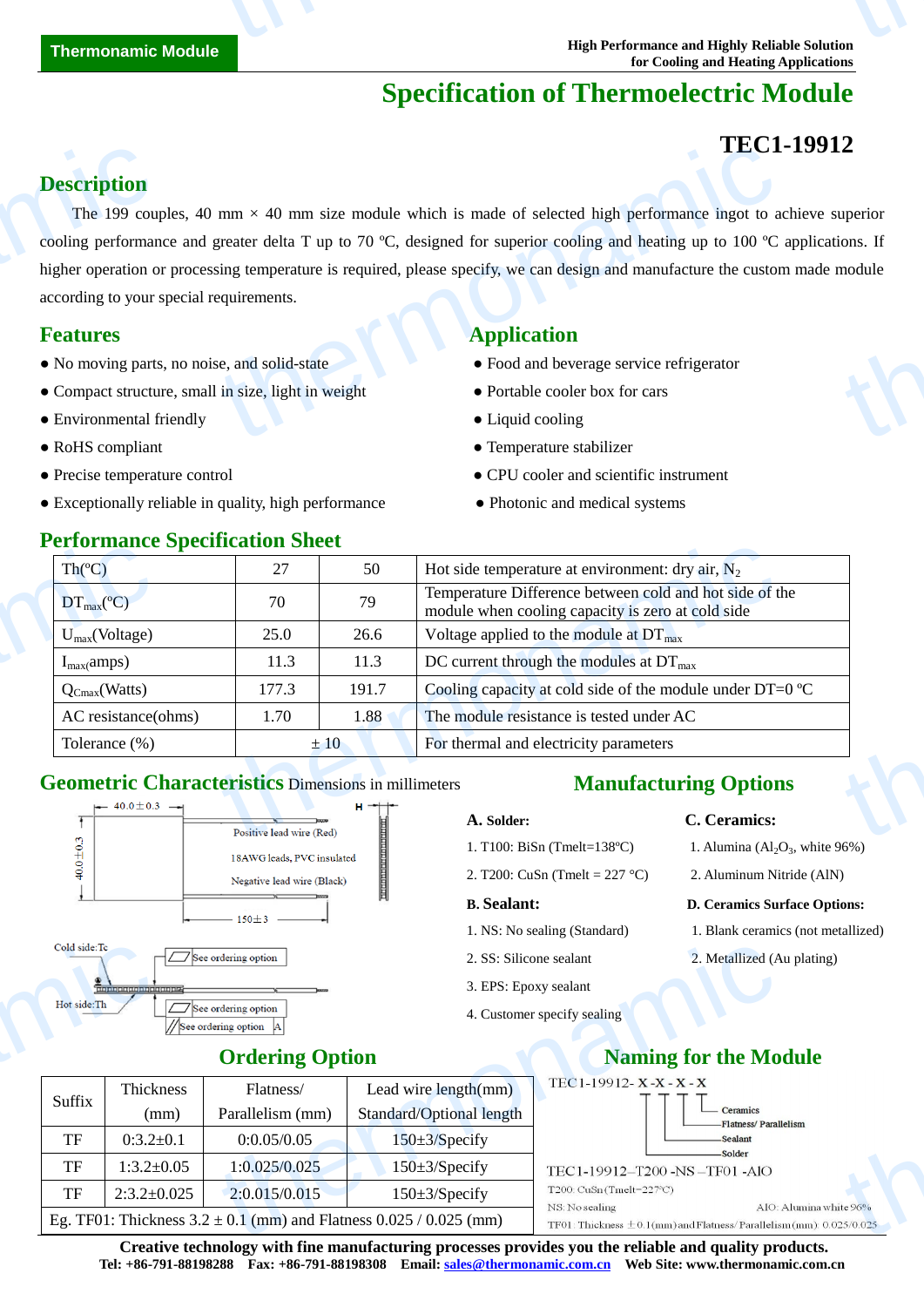## **Specification of Thermoelectric Module**

## **TEC1-19912**



Standard Performance Graph Qc= f(V)